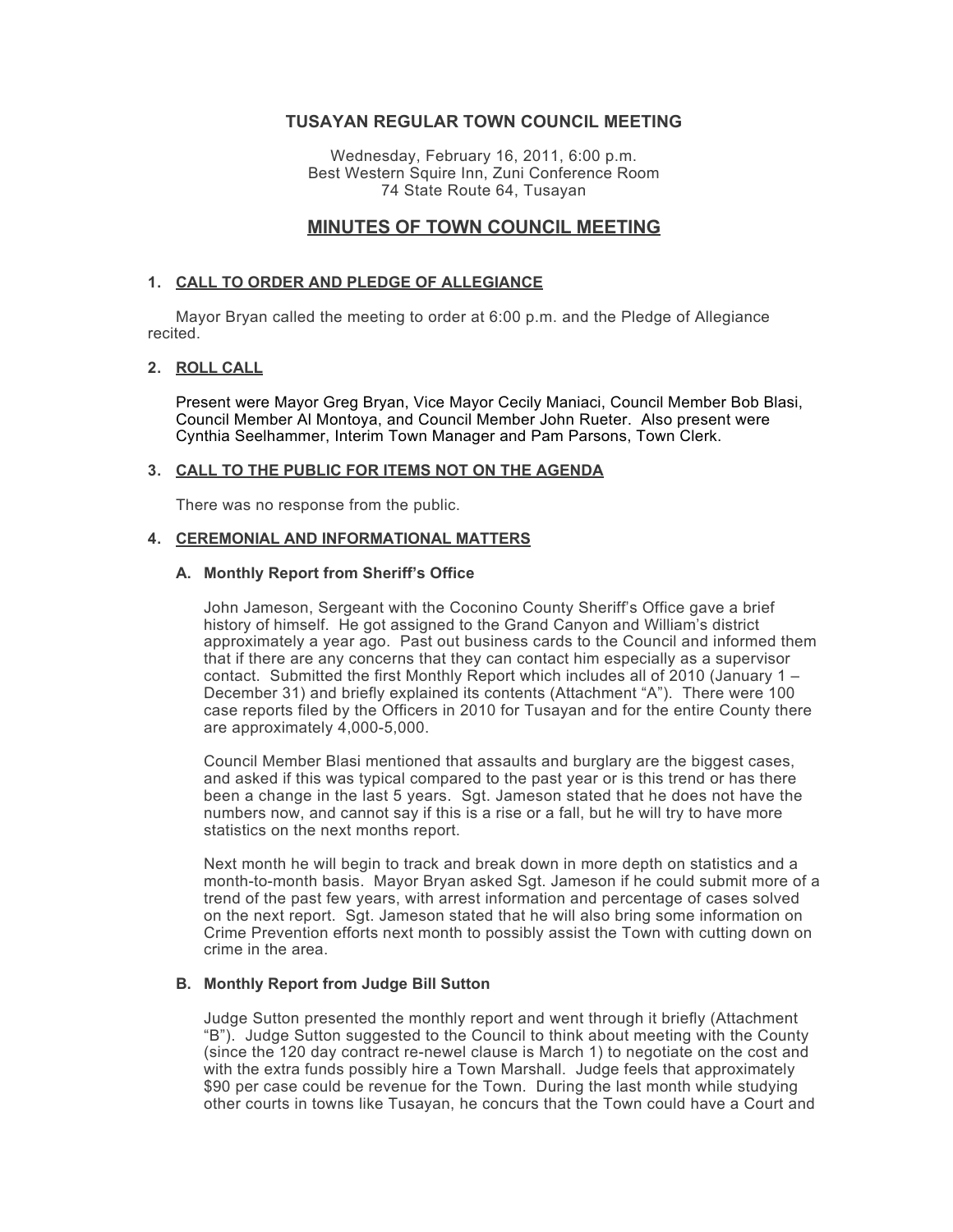it pay for itself.

The Judge reminded the Council that the 120 days is approaching with the County to keep as is, extend, or amend for law enforcement. He suggested that extending the contract by 60 days in order to give the Council time to make a decisions regarding law enforcement.

Judge Sutton has discussed giving a notice with Kathy Allen, Finance Director, Coconino County Sheriff's Office, with adjusting the timeline. Judge Sutton suggested going with Option 2 (amend the contract by 60-days) and stated that Ms. Allen thought it could get on the Board agenda for this month.

A 60-day extension would be for the Council to further look at the financial impact of hiring a Marshal, or re-negotiate the contract for the coming year.

Council Member Blasi feels that the Town is paying the County more than the services they are receiving, which demonstrates there is room to negotiate. Thanked the Judge for the amount of work and information he has provided to the Council. He would like to look at the budget, hire a marshal, and negotiate the price for the other services provided by the County and move forward with creating a court.

Manager Seelhammer encouraged the Council as they move forward with this year's budget, focus on what services of law enforcement is wanted/needed and what are the priorities in police protection is needed. That will help guide the Council in the upcoming discussions, negotiations, and investigations whether the contract with the County can be modified or begin to look at having a Town Marshal.

Council Member Rueter feels that a 60-day extension on the contract would simply be for the reason to see where the upcoming budget and funds are. Personally would like to see a marshal hired and modify the contract with the County and more research done into this and that this could be in the Towns best interest.

Mayor Bryan directed Manager Seelhammer initiate the contact with the County Sheriff's staff and inform them that the Council is investigating options for change and would like to extend the deadline for several months and begin discussions and negotiations with them.

### **5. CONSENT AGENDA**

#### **Consideration and possible approval of Previous Meeting Minutes**

- **i.** February 2, 2011 Regular Council meeting
- **ii.** February 2, 2011 Executive Session meeting
- **iii.** February 3, 2011 Council Work Session
- **iv.** February 8, 2011 Special Council meeting
- **v.** February 9, 2011 Council Work Session

#### **Consideration and possible approval of Administrative/Treasurer's Report**

Acceptance of the Finance Report Approval of the Payment of Bills

#### **Consideration and possible approval of Resolution No. 2011-02-16-01 regarding approval to join the Northern Arizona Council of Governments (NACOG)**

Mayor Bryan informed the Council that late billings were received therefore the payment of bills amount has changed. Need to add \$100 for travel expense for the trainer who

presented on planning and zoning, and \$1139.35 for the 1<sup>st</sup> billing on the creation of the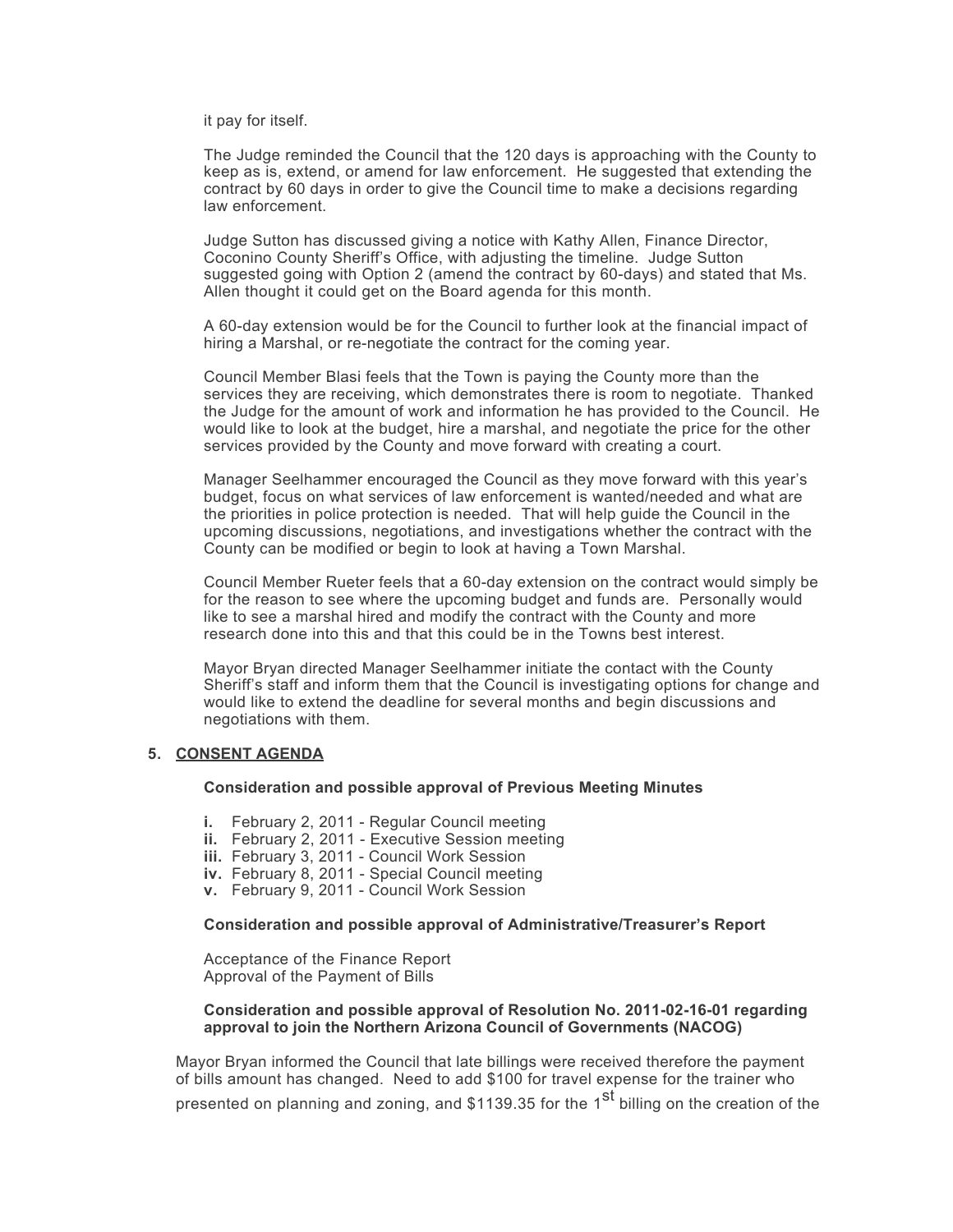website, which would bring the payment of bills to \$42,613.43.

Vice-Mayor Maniaci moved and Council Member Rueter seconded the motion to approve the Consent Calendar items A, B, (Attachment "C") and C (Attachment "D") with the modification on the payment of bills. Motion passed unanimously.

## **6. COMMITTEE REPORTS**

**Ad Hoc Housing Committee** – Manager Seelhammer informed the Council that due to the revisions of the scope of work suggested by the Housing Committee, she was directed to contact NACOG to inquire about a Housing Study. She has since then contacted NACOG and they do have staff available to do the Study and have the availability to hire any outside consultants that might be necessary. The advantage is that because NACOG has staff on hand, it is possible that the cost be somewhat reduced over what it would be to hire a consultant specifically for the Study. They have the ability to do the administrative and technical support internally within their organization, which the Town can take advantage of as a member of NACOG. Manager Seelhammer suggested she could investigate this further and see if NACOG could come up with a timeframe and price to consider.

Mayor Bryan directed Manager Seelhammer to continue the discussions with NACOG and bring back suggestions to the Council at the next meeting.

## **7. PUBLIC HEARINGS**

No public hearings scheduled.

### **8. ITEMS FOR ACTION**

**Purchase of a modular and installation for use as a Town Hall** – update, discussion, and possible direction to staff to negotiate a contract with TrowTiere through the Mohave Cooperative

Manager Seelhammer stated that the question with the modular was with regards to various types and amounts of accordion doors for the large multi-purpose room. Originally, with the plan there was no room for a smaller type conference room. The idea for accordion doors was to divide the large room into smaller rooms. Manager Seelhammer provided information from no accordion doors to two accordion doors, ranging from the amount from \$261,783 to \$279,589 and briefly explained each option (Attachment "E").

Council discussed ways of saving on the cost of the modular. Installing the accordion doors in the future; permanent walls put up later; fire exit doors needed in rooms if dividing for functions; financial responsible; log siding represents the town

Council Member Montoya moved and Council Member Rueter seconded the motion to approve the design with no accordion doors but adding in the exterior door that would be necessary if an accordion door is added later not to exceed \$270,785.39. All agreed unanimously.

Manager Seelhammer informed Council that Mohave Cooperative has completed the bidding and has found that Baystone Financial Group is their recommended vendor for providing financing for the modular

Submitted were three finance proposals - 5 year, 3 year, or 2 year term (Attachment "F"). Manager Seelhammer believes the two year term is the most conservative option financially, but the five year option gives more flexibility with the general fund. Manager Seelhammer briefly reviewed each option. The Councils preference is the five year option.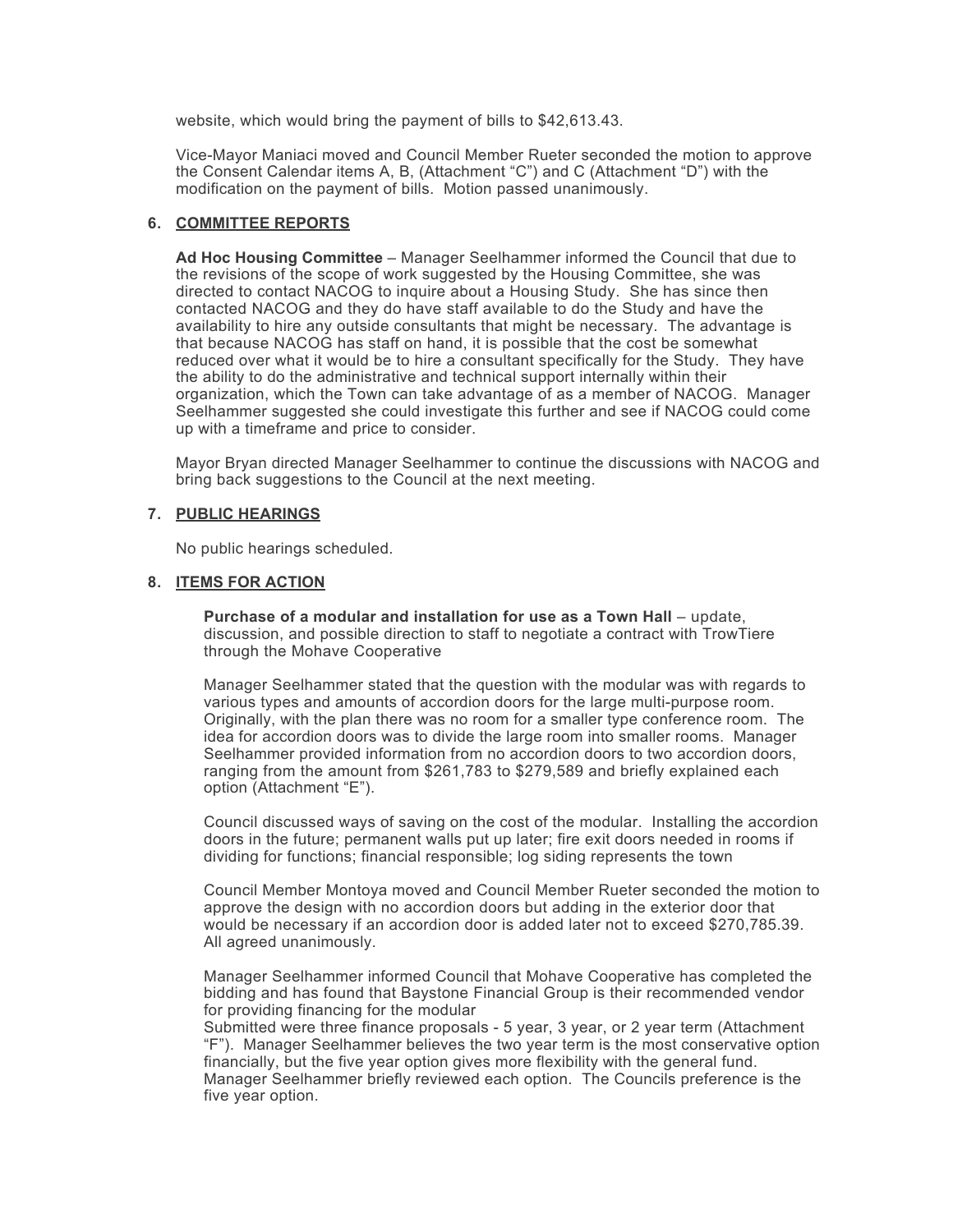The Mayor directed Manager Seelhammer to investigate and find alternatives to Baystone to compare them as the best source of financing for the Town on a \$275,000 loan to be repaid over five years.

**ACC Procedural Conference regarding water service in Tusayan** (ACC Docket # W-02350A-10-0163) – update, discussion, and possible action to give the Interim Town Manager and Interim Town Attorney direction and instructions in order to respond to inquiries made in the course of the ACC Procedural Conference scheduled for February 7, 2011

Manager Seelhammer informed Council that the Town has received information from the ACC in the matter of the procedural hearings. The Town requested to be an intervener and the ACC staff has no objections. Various parties are also interveners; attorneys have been chosen to represent the different parties; and the ACC has asked for information back by the first week of April. Tusayan Staff is working through our attorney with the other attorneys to try to come up with an agreement on an appraiser to evaluate the value of the water company and infrastructures.

**Resolution to adopt fees for Town of Tusayan building safety permit and planning services, and adopting a permit and application fee schedule and building valuation table** – discussion and possible approval of Resolution no. 2011-02-16-02 establishing land use application and building permit fee schedules for the Town

Manager Seelhammer stated that Willdan and Associates started with the County's fees as a starting point for what the Town should charge for building permits and other building related services. Manager Seelhammer briefly explained both Exhibits). Willdan recommended these figures along with Resolution No. 2011-02-16-02 (Attachment "G" - Exhibit A & Exhibit B). It is modified slightly from what Coconino County uses in that its set at a level that the Staff believes will recoup the costs for the services. Currently there is no record of costs to provide these services but a year from now there will be a year's worth of information and will be able to adjust accordingly.

Clarinda Vail, 120 Shimmy Lane, Tusayan AZ, stated that the process was just take the county's fees and increased it by a percentage and is the County's fee schedule available to compare. Ms. Vail would like to see a cost comparison with the County's fee schedule to know what the percentage of increase is. Manager Seelhammer and Mayor Bryan responded with Willdan used the County and due to Tusayan being in a remote area projected the fees as to what they thought the costs would be. It is not intended to be a revenue source but a cost neutral.

Mayor Bryan directed Manager Seelhammer to contact Willdan to provide a comparison with current County fees and an explanation for what the proposed increases will be. The Resolution will be placed on the next agenda.

#### **D. Ordinance to require utilities in the Town of Tusayan be placed underground** – discussion and possible direction to staff to prepare an ordinance

Manager Seelhammer stated that an initial investigation into undergrounding utilities and would like to begin work to prepare such ordinance. Ordinance's have different publication requirements than that of Resolutions and with that said, would like this be put on the agenda if it's the Councils desire to place utilities underground (Attachment "H").

Mayor Bryan directed Manager Seelhammer to submit an underground ordinance and begin the process to make this happen.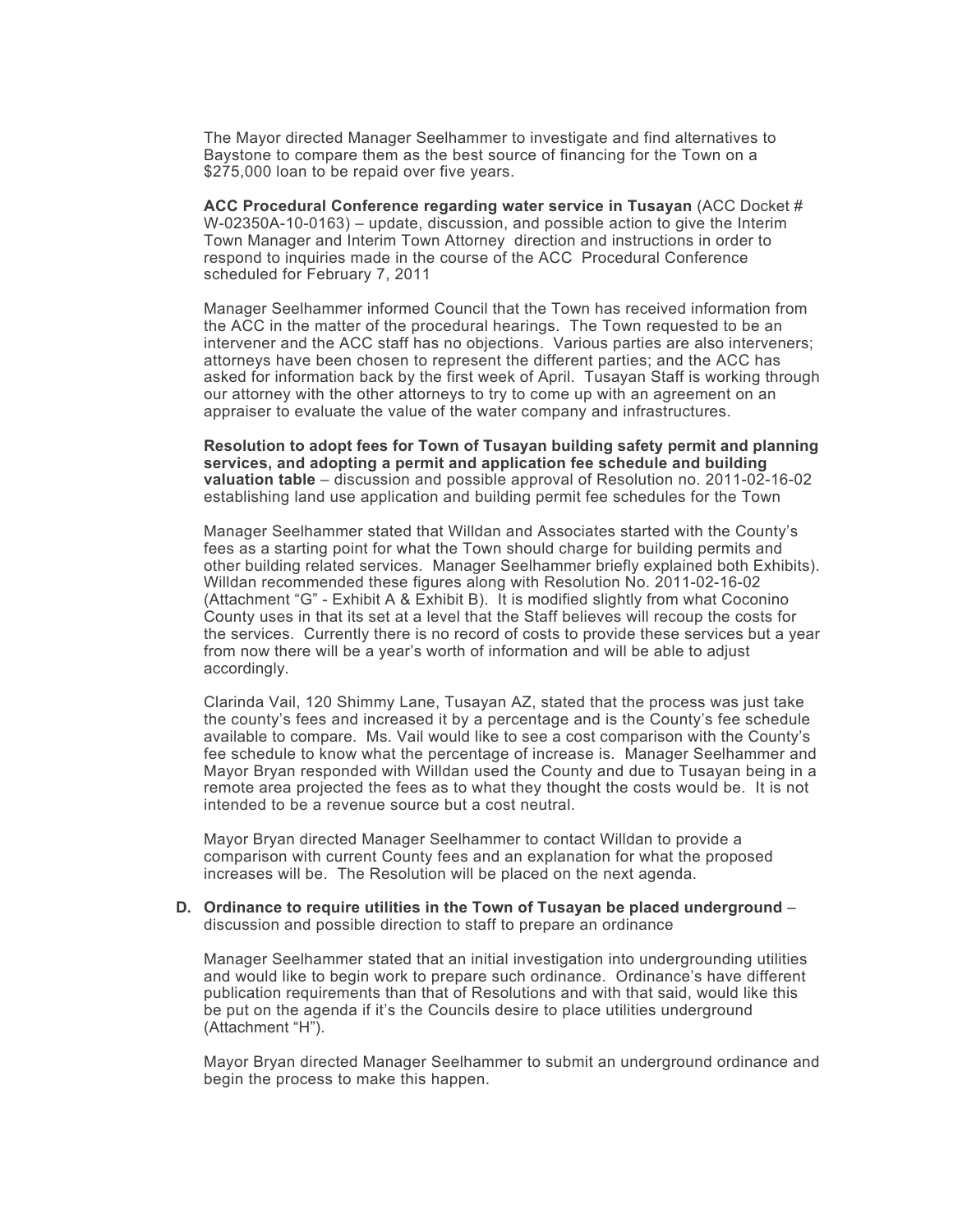**E. Installation of pipe sleeves under SR 64, and the funding for this work, for use by Qwest and other utilities** – discussion and possible direction to staff to negotiate contractual documents with ADOT and/or Qwest concerning the installation of pipe sleeves under SR 64

Manager Seelhammer stated that as part of the new improvement to S.R. 64 and the desire for underground utilities, the question arose as to who will install and who will pay for the pipe sleeves. An estimate of \$8.000 for one pipe sleeve was received. For the installation of the pipe sleeves discussions will continue with Qwest, ADOT, and APS, but the likelihood is that the Town will pay for the sleeves. Mayor Bryan stated that the \$8,000 includes the pipe, excavation and placement of the sleeve.

Council Member Montoya moved and Council Member Rueter seconded to approve the installation of up to two pipe sleeves at the approximate cost of \$8.000 per sleeve. Motion passed unanimously.

#### **F. Undertaking the work of creating the Fiscal Year 2010-2011 Town Budget and schedule to accomplish such work** – discussion and possible action

Manager Seelhammer reminded Council that there is 8-10 weeks left to create the budget for the next fiscal year. Would like two Council Members to advise and assist with the work on the budget so it can be put together and submit for Councils approval.

Mayor Bryan and Council Member Rueter will work with Manager Seelhammer or George Pettit on the Budget for the FY 2010-2011 and bring back a draft to the Council for review.

**G. The Department of Interior's proposal to extend the withdrawal of federal public Lands adjacent to the Grand Canyon National Park from uranium mining** – discussion and possible direction to staff concerning possible preparation of a resolution

Mayor Bryan stated that Council Member Blasi will need to abstain from all discussions regarding this item.

Manager Seelhammer informed Council that Stakeholders will discuss this item at the next Council Meeting, March 2. This includes representatives from the uranium mining industry, as well as the Grand Canyon Trust, and offers have been made to the Forest Service and other entities. As Manager Seelhammer hears replies from them, she will add them to the Agenda.

A sample of a resolution from Flagstaff did for an example and consider in case the Council would like a resolution at some point (Attachment "I").

Mayor Bryan informed the Council that the Forest Service will also report on the Travel Management Plan at the next Council meeting.

## **9. ITEMS FOR DISCUSSION**

#### **A. Town Website** – update and discussion

Manager Seelhammer informed Council that the Town's draft Website has been launched (Attachment "J"). The address is tusayan-az.org. Staff is in the process of getting the domain name tusayan-az.gov however this process is taking longer than expected. Once the .gov domain is up, the two will be combined. Comments and suggestions are welcomed.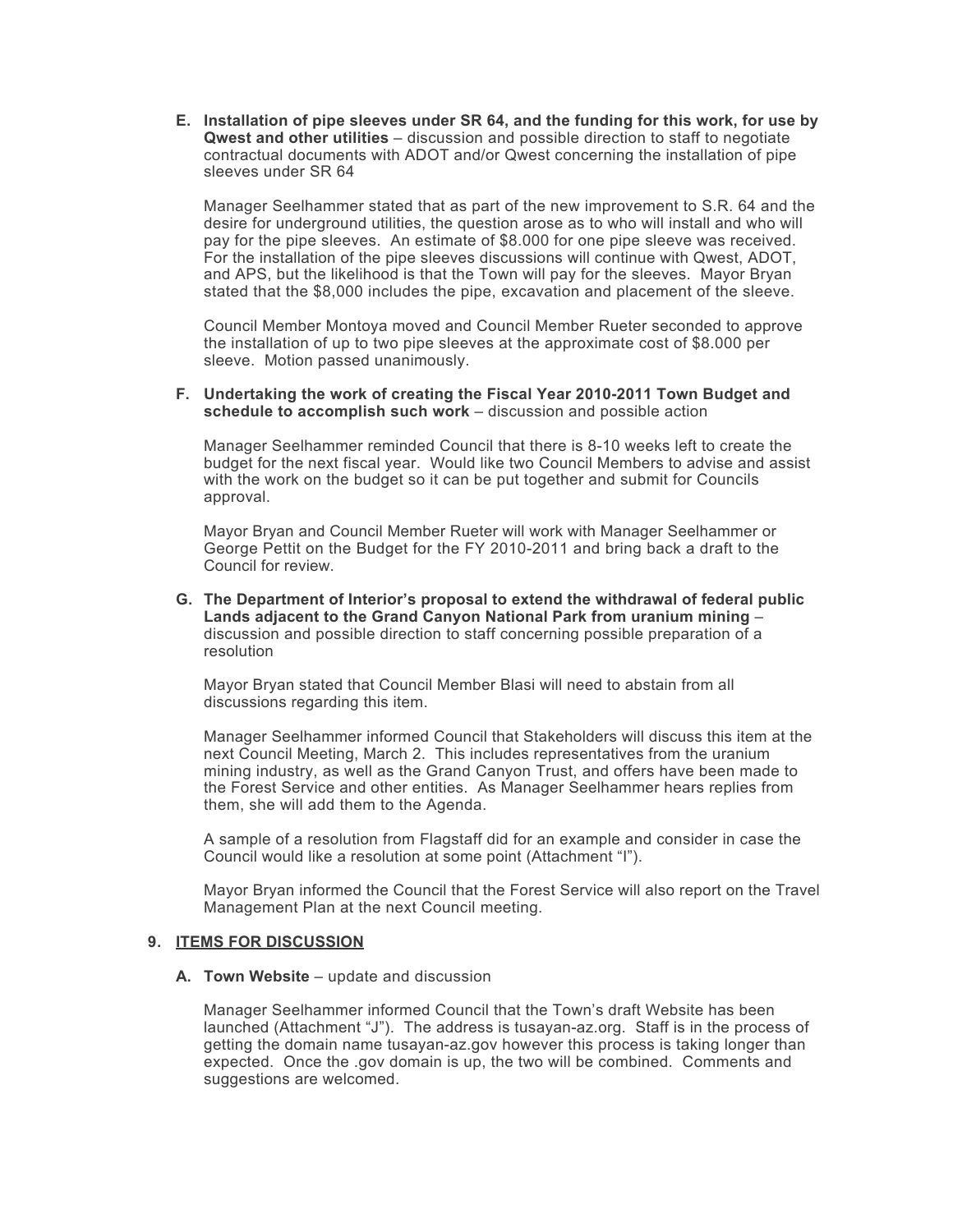Council Member Rueter thanked Manager Seelhammer for her work getting this website running. Looked at it, believes it's a start of a good thing, and just need to expand on it.

Manager Seelhammer added that agendas and minutes that have been approved will be placed on there also.

## **B. Town Manager's Report**

- **i.** Council Members Training Workshop update Council Procedures; a 20 some page document that outlines how things are done for council meetings, so if any questions ever arrive, or staff change, there is a document that explains the process. Intention is to have the document to the Council beforehand, and at the workshop it can simply be walked through. Workshop is scheduled for Thursday, March 3, from 6:00 to 8:00 p.m.
- **ii.** Update on Proposition 203 Manager Seelhammer informed Council that you can go to the League of Cities website and listen to the hearing that the Department of Health had on the rules for implementing Medical Marijuana regulations.
- Update of recruitments: Town Manager, Town Attorney, Town Clerk, Town Bookkeeper/ Treasurer – Town Manager Seelhammer reported that it has been narrowed down to two candidates for the Town Attorney and one will be recommended to Council at the March 2 meeting. Phone interviews have started for the position of Town Clerk and Town Bookkeeper and hope to set up face-toface interviews over the next two weeks. Mayor Bryan stated that for the position of Town Manager there continues to be interviews and anticipate based upon the preliminary refining, to invite 2 to 3 applicants to town on Monday, February 28, and Tuesday, March 1, for one-on-one interviews. The Town will schedule a community event to give the public an opportunity to meet the manager finalists and give the Council some recommendations on them. The list was refined down from 71 applicants with the help of the Arizona League of Cities and Towns.
- Update on current land use, zoning, and permits Town Manager Seelhammer updated the Council on current applications and/or building permits submitted (Attachment "K").

### **F. Set Agenda and Action Items for Next Meeting**

Next agenda to include: Presentations from the National Forest Service and uranium withdrawal issue (3-4, 5-10 minutes a person); fee schedule on permits; underground ordinance; dark sky's ordinance; housing committee; modular report for 5-yr finance; NACOG involvement on housing study; IGA with County for 60-day extension; Update on recruitments (town attorney, town manager, town clerk, bookkeeper/ treasurer); SLID

Bob Petzol from the South Grand Canyon Water District suggests that the building permit process be adjusted to include comments on plans by the water company, fire district, and sanitary district. He wanted the Council to know that Willdan is arranging a meeting to create a formal guide that can be followed.

Brent Kok, #8 Memory Lane, Tusayan Arizona, suggested an item regarding the branding study from the CVB

Vice-Mayor Maniaci moved and Council Member Rueter seconded a motion to adjourn into Executive Session at 7:44 p.m. Motion passed unanimously.